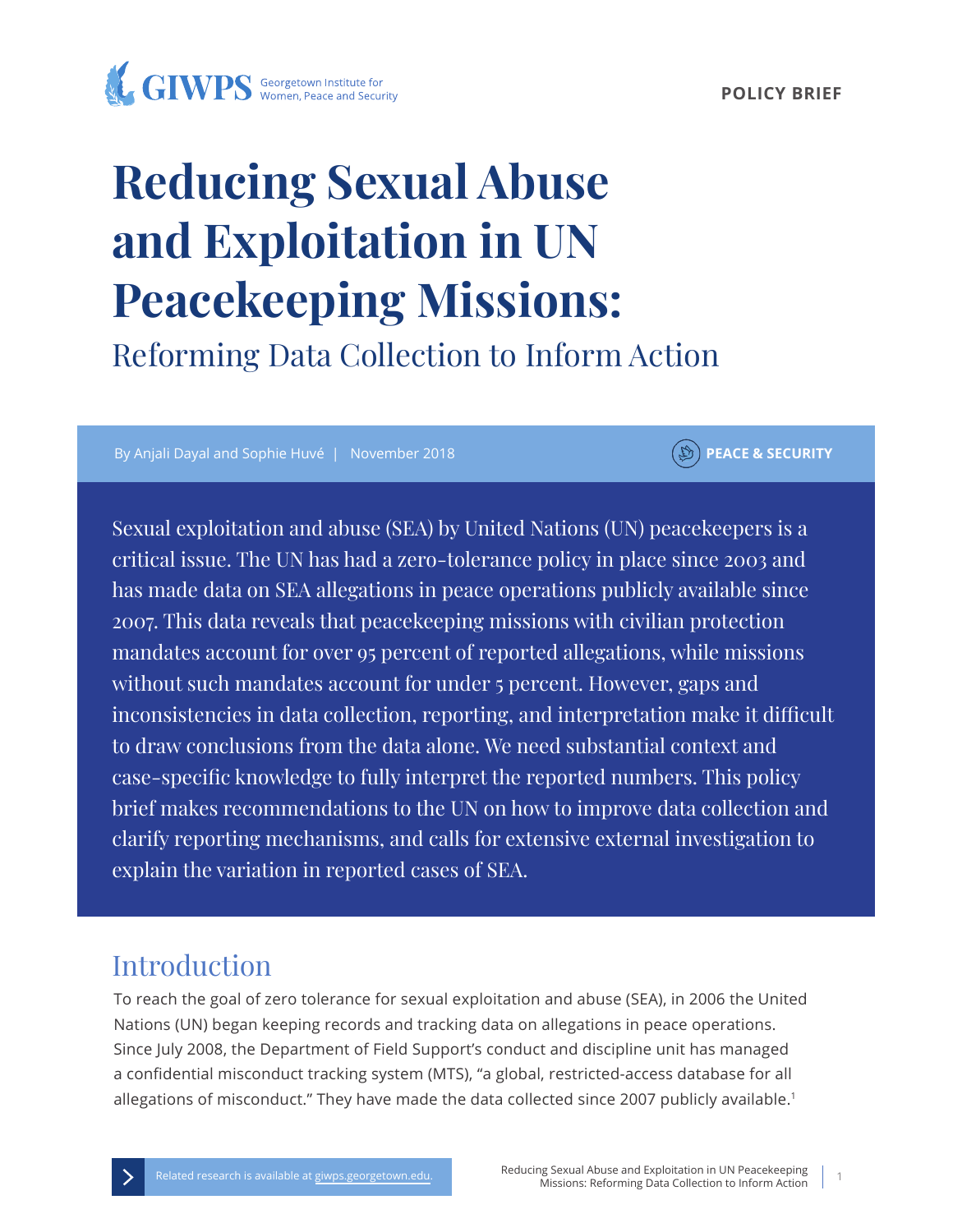This tracking is important because it is used by the UN to inform policy and progress toward zero tolerance.<sup>2</sup> However, the data is difficult to parse, inconsistent, and incomplete.<sup>3</sup> The data suggests that peacekeeping operations with a protection of civilians (PoC) mandate report far more allegations of sexual abuse and exploitation than operations without this mandate. Here, we discuss some significant problems with the data—which make interpretation of this finding difficult and potentially misleading—by building on the work of scholars, journalists, and practitioners who have attempted to document SEA in peace operations. We conclude with some recommendations to improve data collection. True policy change is impossible without a clear sense of—and accountability for—the problem. Reducing the incidence of SEA in peace operations rests at least in part on improving data collection.

## Systematic Differences between Mandate Types

Since 1999, the UN Security Council (UNSC) has mandated every multidimensional UN peacekeeping operation to use force in defense of civilians under Chapter VII of the UN Charter; today, most peacekeepers operate under these PoC mandates. A smaller number of peacekeeping missions do not have the directive to use force in defense of civilians under the threat of violence; these missions may either be political or diplomatic missions, or 'interpositional' missions that oversee the implementation of peace agreements between warring factions.<sup>4</sup>

PoC mandates can be very difficult to fulfill.<sup>5</sup> Studies suggest that prospects are better when there is local-level engagement by peacekeepers—local-level engagement helps facilitate conflict resolution and better outcomes for the civilian population.<sup>6</sup> However, local-level engagement is uniquely challenging if peacekeepers arrive with reputations for sexual and human-rights abuse.<sup>7</sup>

We drew on the UN's data and other sources to look at the relationship between PoC mandates and SEA allegations.<sup>8</sup> In the decade for which we have data, there are records for 30 unique missions, with 886 allegations in total. More than 96 percent of peacekeepers are authorized under PoC mandates today, but historically there have been more interpositional missions.<sup>9</sup> Of 30 unique

altıl -

**True policy change is impossible without a clear sense of—and accountability for—the problem. Reducing the incidence of SEA in peace operations rests at least in part on improving data collection.** 

missions operating between 2007 and 2017, 15 missions have PoC mandates and 15 have other mandates. At the same time, the 15 missions with PoC mandates together account for a total of 853 allegations, or 96.3 percent of the recorded allegations. The 15 missions without PoC mandates have 33 allegations, or 3.7 percent. Figure 1 illustrates this disparity.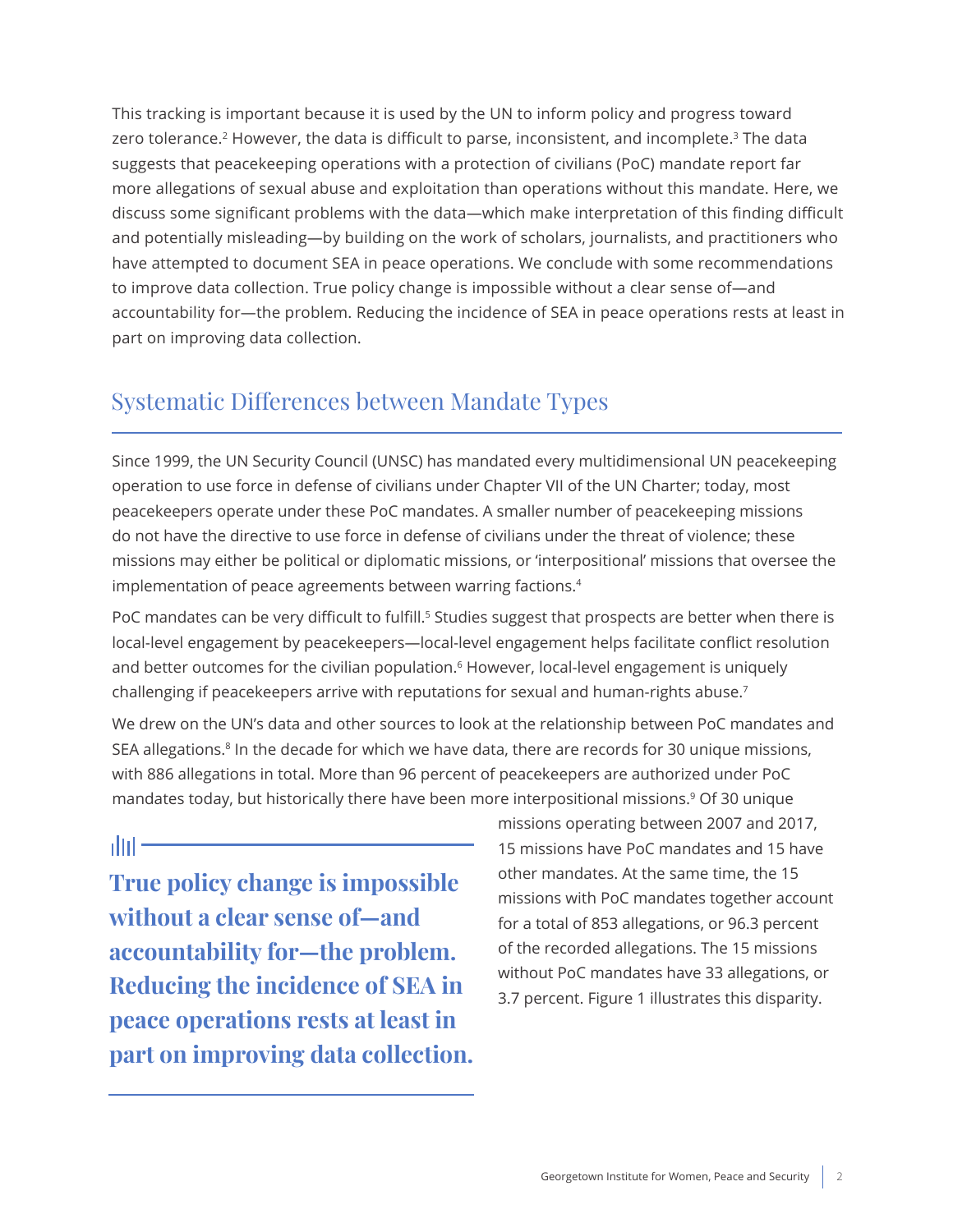

#### SOURCE:

"Table of Allegations," Conduct in UN Field Missions, United Nations, https://conduct.unmissions.org/table-of-allegations

Lise Morjé Howard and Anjali Kaushlesh Dayal, "The use of force in UN peacekeeping," *International Organization* 72, no. 1 (Winter 2018): 71-103.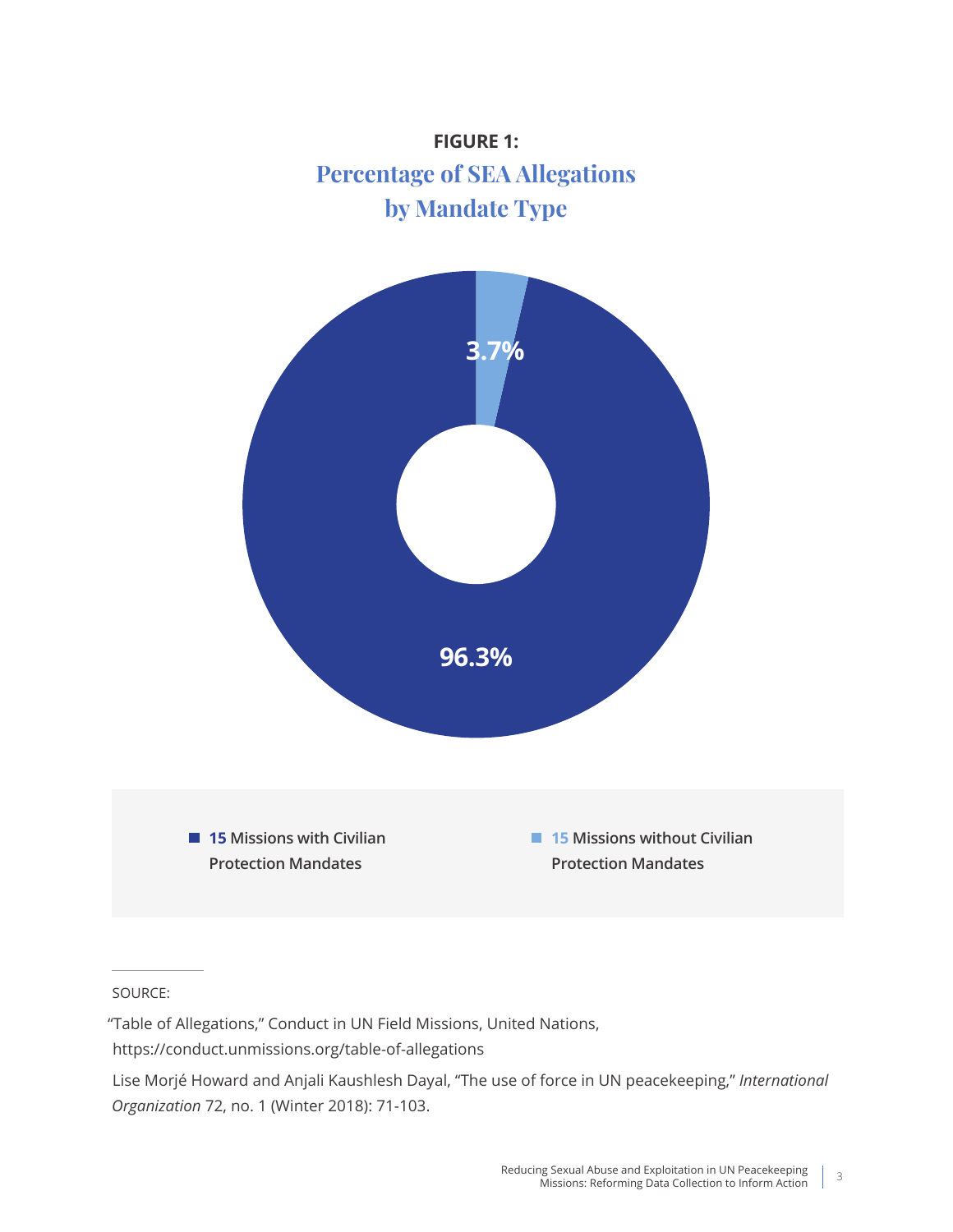This is a striking difference, but we cannot draw any clear conclusions because, as noted below, new procedures could cause reported rates to vary, mission capacity could affect the number of allegations reported, or results could reveal real differences in the rates of SEA by peacekeepers in missions with PoC mandates. There is also significant variation in numbers of reported SEA allegations within mandate type. Determining what accounts for these very different outcomes across and within kinds of missions would require extensive and context-specific investigations.

It is important to know whether missions in charge of protecting civilians under threat of violence actually are associated with higher rates of sexual abuse and exploitation, or if they are merely more equipped to process allegations. These are important considerations as the UN considers how it implements its policy of zero tolerance.

## Shortcomings in the Data

In a working paper, we highlight seven hypotheses that may help explain the discrepancy in the number of reported cases of SEA between peacekeeping missions with PoC mandates and those without. These hypotheses include variation in the size, context, and leadership of a mission. However, the explanation for the variance most likely comes from problems with data. The UN's data suffers from both issues specific to the UN's mode of collection and issues more general to data about gender-based violence: issues of reporting, collection, and interpretability.

#### **• Reporting**

External evidence indicates that the UN's data presents an incomplete account of SEA by peacekeepers. Both survey and interview evidence indicates that the actual incidence of SEA

exceeds the reported rate, particularly where perpetrators are part of powerful organizations.10 Drawing on a 2012 survey conducted in Liberia, for example, scholars estimated "that more than half of eighteento thirty-year-old women in greater Monrovia have engaged in transactional sex and that most of them (more than three-quarters, or about 58,000 women) have done so with UN personnel, typically in exchange for money."11 As legal scholar Kate Grady writes, if anything approximating that number

dtil –

**Both survey and interview evidence indicates that the actual incidence of SEA exceeds the reported rate, particularly where perpetrators are part of powerful organizations.**

of "women in Monrovia have had transactional sex with UN personnel in the period up to 2012, then it seems unlikely that the accurate number of cases of sexual exploitation and abuse involving peacekeeping personnel globally during the period 2003–2012 was the 1,367 that appear in the UN's official reports."<sup>12</sup>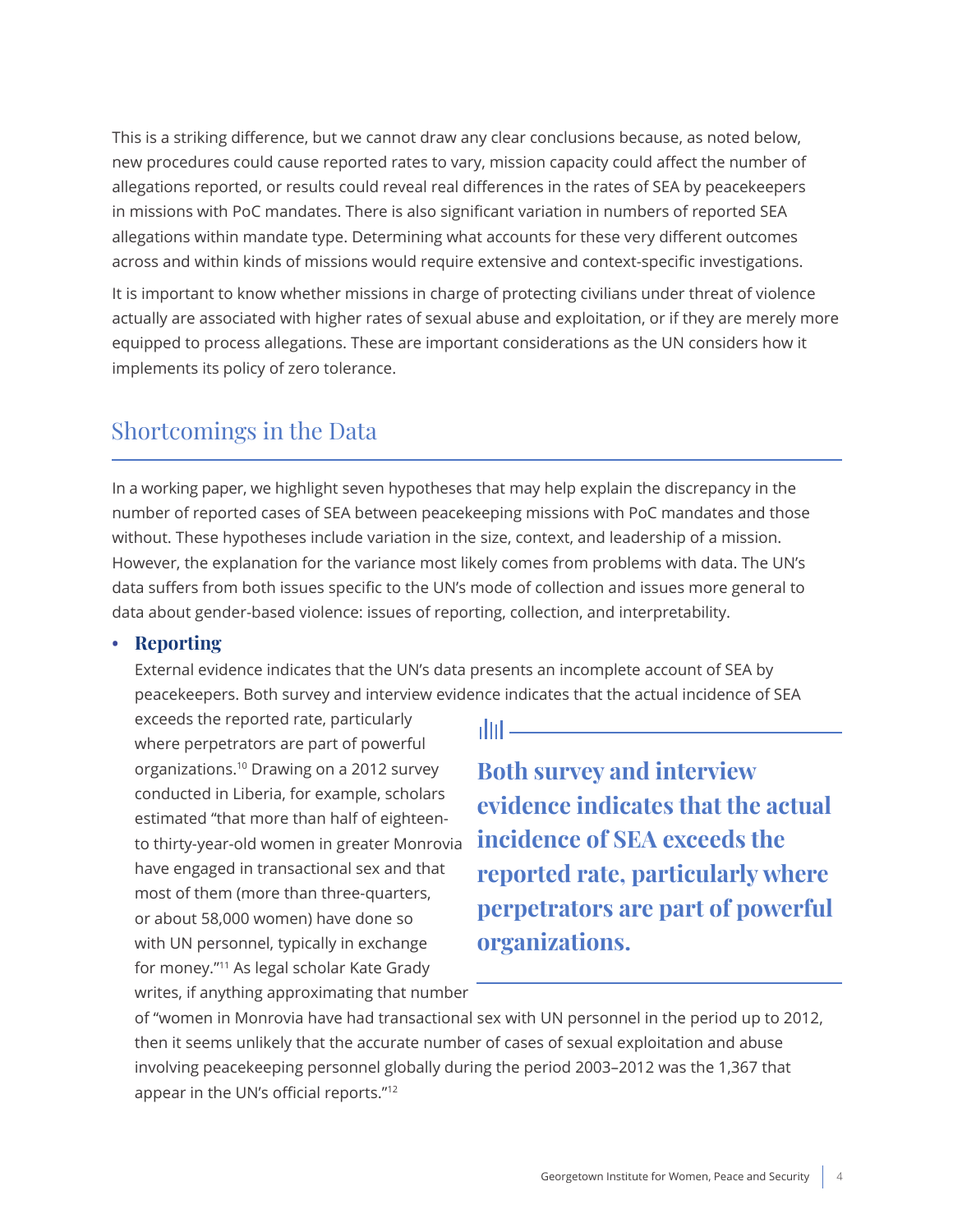A recent PBS *Frontline* investigation in both the Democratic Republic of Congo and the Central African Republic located victims of SEA by peacekeepers who had not reported their cases to the UN.<sup>13</sup>An independent review commissioned by the UN of its actions surrounding allegations of SEA by French soldiers in the Central African Republic also noted that documented cases were likely emblematic of patterns of abusive behavior, with larger numbers of victims than reported.14 Accordingly, the UN's reported numbers of 89 cases over five years in the Central African Republic are likely to underestimate the actual prevalence of SEA there.

#### **• Collection**

The UN attempts to guarantee that all missions follow uniform processes for reporting and managing complaints of misconduct, including SEA. The Secretariat reviews complaints from each mission through the MTS. All reports of potential misconduct are assessed to determine whether the alleged acts would constitute a breach of the UN Standards of Conduct. If so, the allegation is referred for investigation. Subsequently, the Office of Internal Oversight Services separates allegations into two categories for investigation according to the degree of risk the allegation poses to the UN.15

Despite this effort at standardization, the large number of potential actors involved in producing the data is still notable: incidents of SEA can be reported to the focal point, to the conduct

66 **Since one allegation may represent more than one victim and/or more than one perpetrator, the data under-reports the scale of the phenomenon.**

and discipline teams, directly to military contingents, or to the special representative of the secretary-general, among others.<sup>16</sup> This multiplicity of actors introduces significant variation across missions at the initial point of reporting and introduces substantial uncertainty about what the numbers of allegations actually represent. For example, the data will sometimes classify multiple instances of SEA or multiple victims as a single allegation, and "it seems…the UN is measuring the

number of communications it receives about incidents of sexual exploitation and abuse.…Since one allegation may represent more than one victim and/or more than one perpetrator, the data under-reports the scale of the phenomenon."<sup>17</sup>

 There is also significant variation across time within the data. Even information as basic as what constitutes a case has taken years to develop and clarify.18 The organizations and offices contributing data and analysis to each annual update have themselves changed,<sup>19</sup> resulting in little year-to-year stability to the data. Again, this makes it difficult to assess what changes in the data actually mean.<sup>20</sup> One example of data fluctuation across time is the case of the UN Multidimensional Integrated Stabilization Mission in the Central African Republic (MINUSCA). In the four years since the mission began in 2014, reported cases of SEA have fluctuated from zero to 22 to 52 to 15.21 These numbers alone tell us nothing about what may have caused the increase or decrease in reported cases. Reported numbers require substantial context and case-specific knowledge to fully interpret.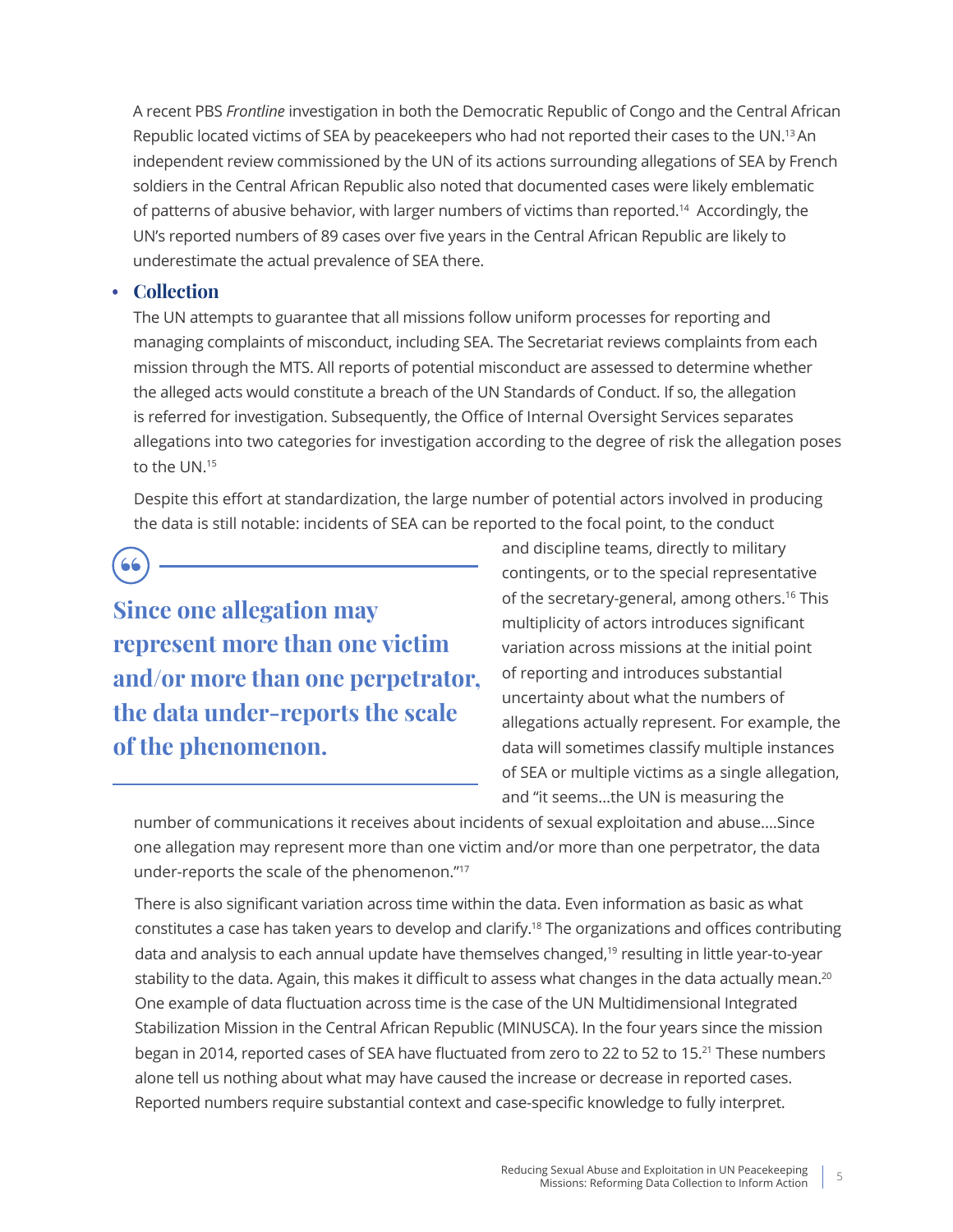#### **• Interpretation**

Finally, it is hard to interpret levels and trends in reported cases. Better procedures for reporting could generate an increase in reported cases relative to a baseline or, depending on the nature of local implementation, could actually depress reporting rates.22 When reporting procedures improve, it is not uncommon for the reported incidence of SEA to go up—but, accordingly, variation in the reported incidence of SEA may tell us comparatively little about the actual incidence of SEA.

 Taken together, both for reasons related to the nature of SEA and because of issues related the UN's internal practices, these problems make it very difficult to evaluate the UN's data on SEA. The reported rates and their direction of change do not lend themselves to conclusions about the nature of SEA in peace operations. This is clearly problematic, given the necessity of combatting SEA and evaluating progress towards the UN's zero-tolerance goal.

## Policy Recommendations

The UN Secretariat is committed to addressing sexual abuse and exploitation in peace operations. Important developments include the appointment of Jane Connors as the first victims' rights advocate for the UN in August 2017,<sup>23</sup> and the May 2018 report and toolkit from the Department of Peacekeeping Operations (DPKO), titled "Serving with pride: Key initiatives to prevent and address misconduct."24 However, neither of these measures addresses reforming data-collection or reporting mechanisms.

Our review points to five recommendations for the UN Secretariat. Each step is important for ensuring the protection of people who are among the world's most vulnerable, as well as ensuring the UN can effectively respond to SEA in peace operations.

#### **Establish consistent data-collection processes across missions and time.**

It is vital for the Secretariat to design and establish a clear, well-defined data-collection strategy that is applicable across all missions, and then to leave that strategy in place for multiple years.

#### **Example 3** Distinguish between sexual abuse and sexual exploitation.

Data collection, reporting, and interpretation should distinguish more clearly and systematically between sexual exploitation and sexual abuse. Use of the umbrella term SEA conflates multiple issues influenced by context and country. Sexual abuse (sadistic, violent attack) and sexual exploitation (transactional sex) may be the result of very different behaviors and motivations, in turn requiring different types of prevention strategies, policy solutions, and punishment measures.<sup>25</sup> The recent Mission Justice campaign, supported by a group of nongovernmental organizations (NGOs), as well as the Sri Lankan, UK, and Finnish missions to the UN, has made a similar call to separate rape by peacekeepers into its own category of offense, indicating broad support for this kind of move.<sup>26</sup>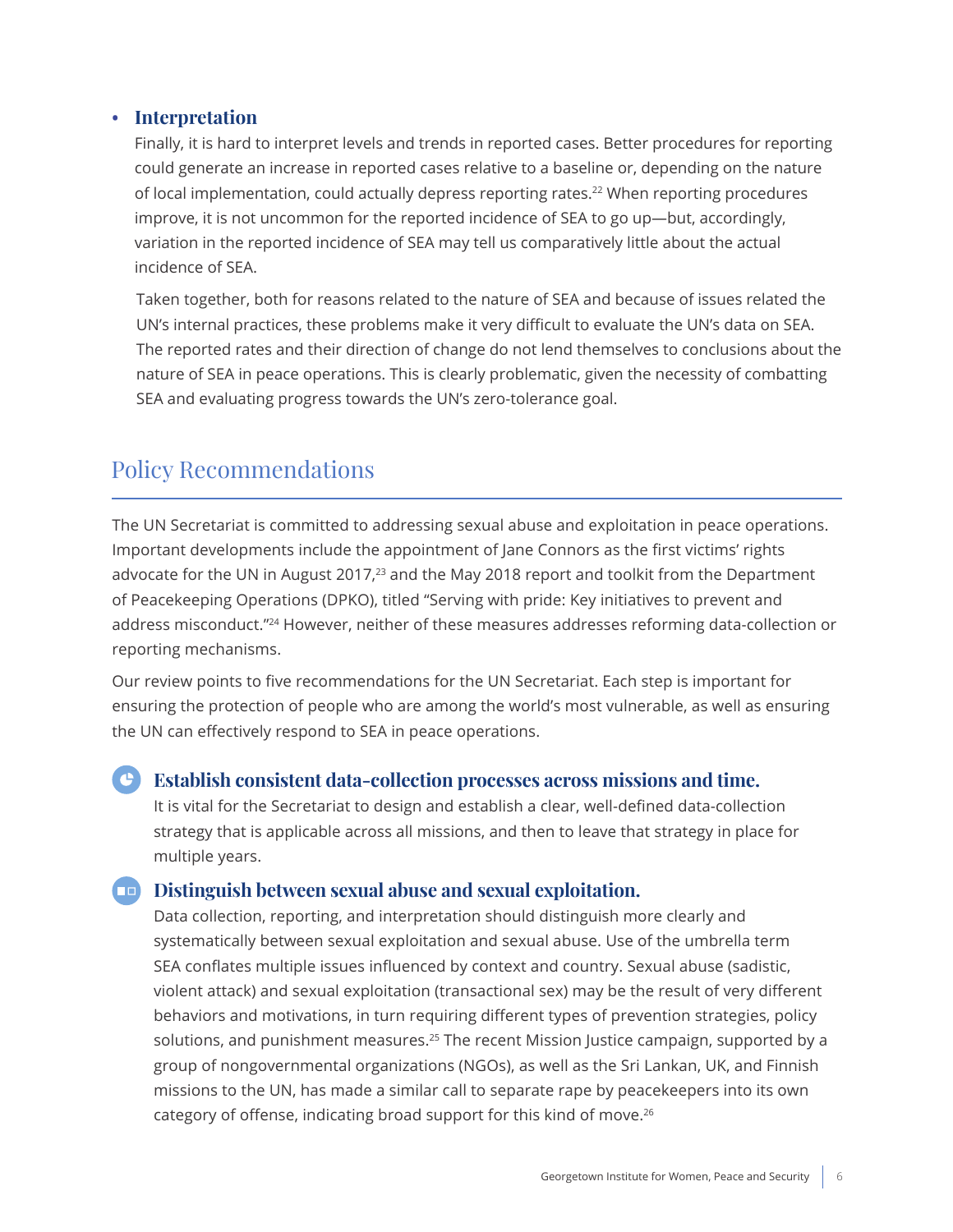#### $\bullet$  **Investigate specific missions more deeply.**

In order to interpret the data provided in the MTS, scholars and analysts should undertake extensive and context-specific case studies. Without full contextual interpretation, reported numbers, their fluctuations, and their comparisons are ambiguous at best and misleading at worst.

#### **E** Conduct external evaluations.

When UN troops are accused of wrongdoing, the UN should not function as the accused, the lead investigator, and the judge all at once—even if there are geographic and bureaucratic separations between various parts of the UN system. Allowing external actors to verify and assist in reporting and investigations would eventually strengthen both what we know about SEA and the UN's ability to respond to these violations. This could take the form of requesting assistance from law firms or renowned NGOs, or a UNSC mandate given to an independent team of experts.

#### **Increase accountability.**

Troop-contributing countries should work alongside the UN Secretariat and the Office of the Victims' Rights Advocate at the UN to strengthen internal guidelines that allow for the prosecution of perpetrators of SEA. National capitals should subsequently prosecute perpetrators of SEA in UN peacekeeping missions to the fullest extent of the law.

Together, these reforms in data collection, reporting, and investigation would enable a more holistic understanding of the nature and incidence of SEA in UN peacekeeping missions. Only then can we develop a true understanding of how SEA changes over time and how reported rates respond to different policy interventions.